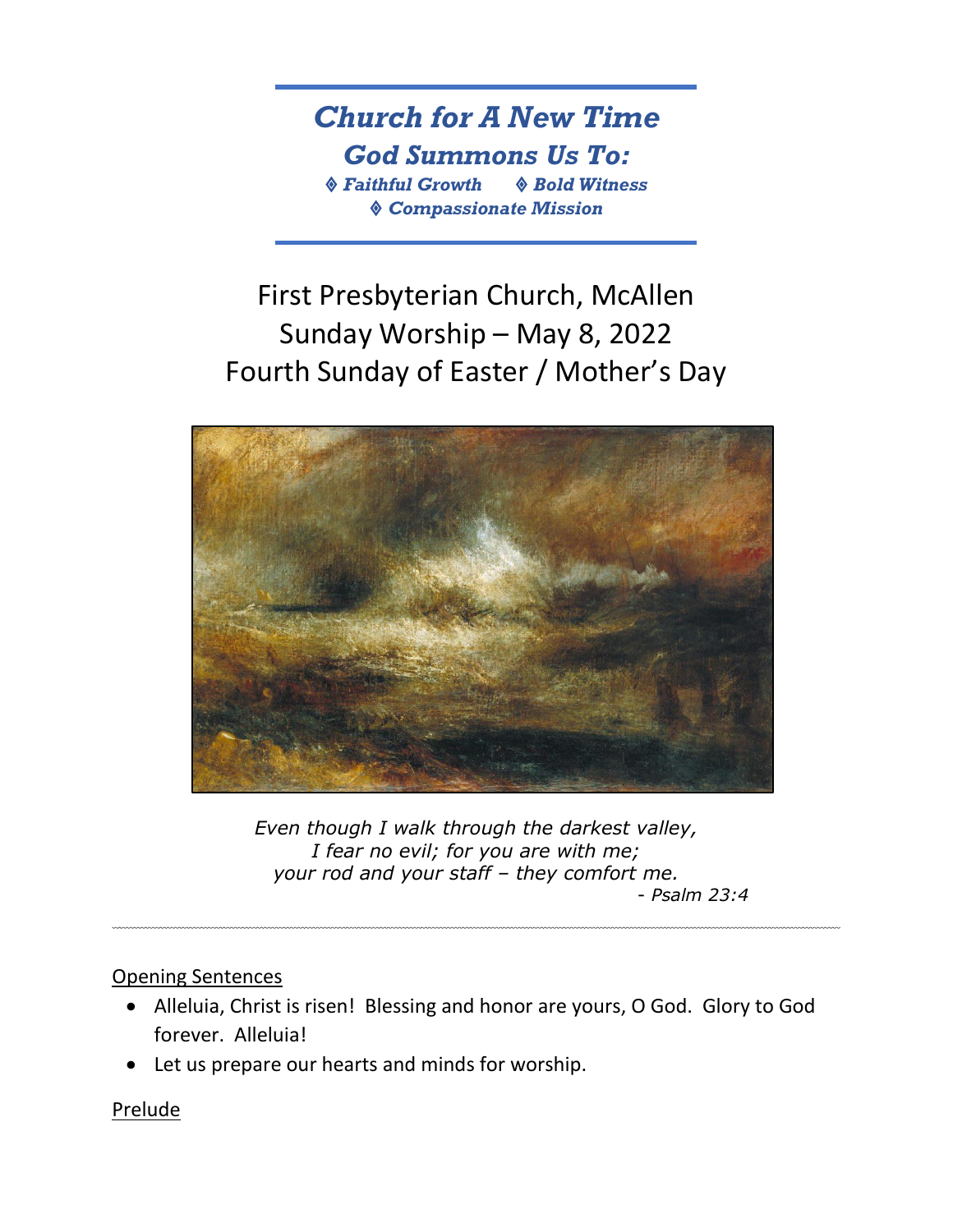## Call to Worship

*Please rise in body or in spirit for the Call to Worship.* Salvation belongs to our God, who is seated on the throne, and to the Lamb! **We have come to fall on our faces before the throne and worship the Lord with singing!** Together, we say "Amen!" **Together we proclaim that blessing and glory and wisdom and thanksgiving and honor and power and might be to our God forever and ever!** Let us worship God.

| Hymn | Crown Him with Many Crowns                                  | GG #268 |
|------|-------------------------------------------------------------|---------|
|      | Crown him with many crowns, the Lamb upon his throne;       |         |
|      | hark, how the heavenly anthem drowns all music but its own! |         |
|      | Awake, my soul, and sing of him who died for thee,          |         |
|      | and hail him as thy matchless King through all eternity.    |         |
|      | Crown him the Lord of love; behold his hands and side,      |         |
|      | rich wounds, yet visible above, in beauty glorified:        |         |

rich wounds, yet visible above, in beauty glorified: no angel in the sky can fully bear that sight, but downward bends his burning eye at mysteries so bright.

Crown him the Lord of peace, whose power a scepter sways from pole to pole, that wars may cease, absorbed in prayer and praise. His reign shall know no end; and round his pierced feet fair flowers of paradise extend their fragrance ever sweet.

Crown him the Lord of years, the potentate of time; creator of the rolling spheres, ineffably sublime. All hail, Redeemer, hail! For thou hast died for me; thy praise shall never, never fail throughout eternity.

# Prayer of the Day

Loving Shepherd, may the wonders of your love reach down to us this day. As Peter raised Tabitha from the dead, raise us also to new life. Wake us from the slumber that numbs our spirit, even as you nourish us in the strength of your Spirit. Pour out your grace that we might dwell with you our whole lives long and may the world see the shepherd living in us. Amen.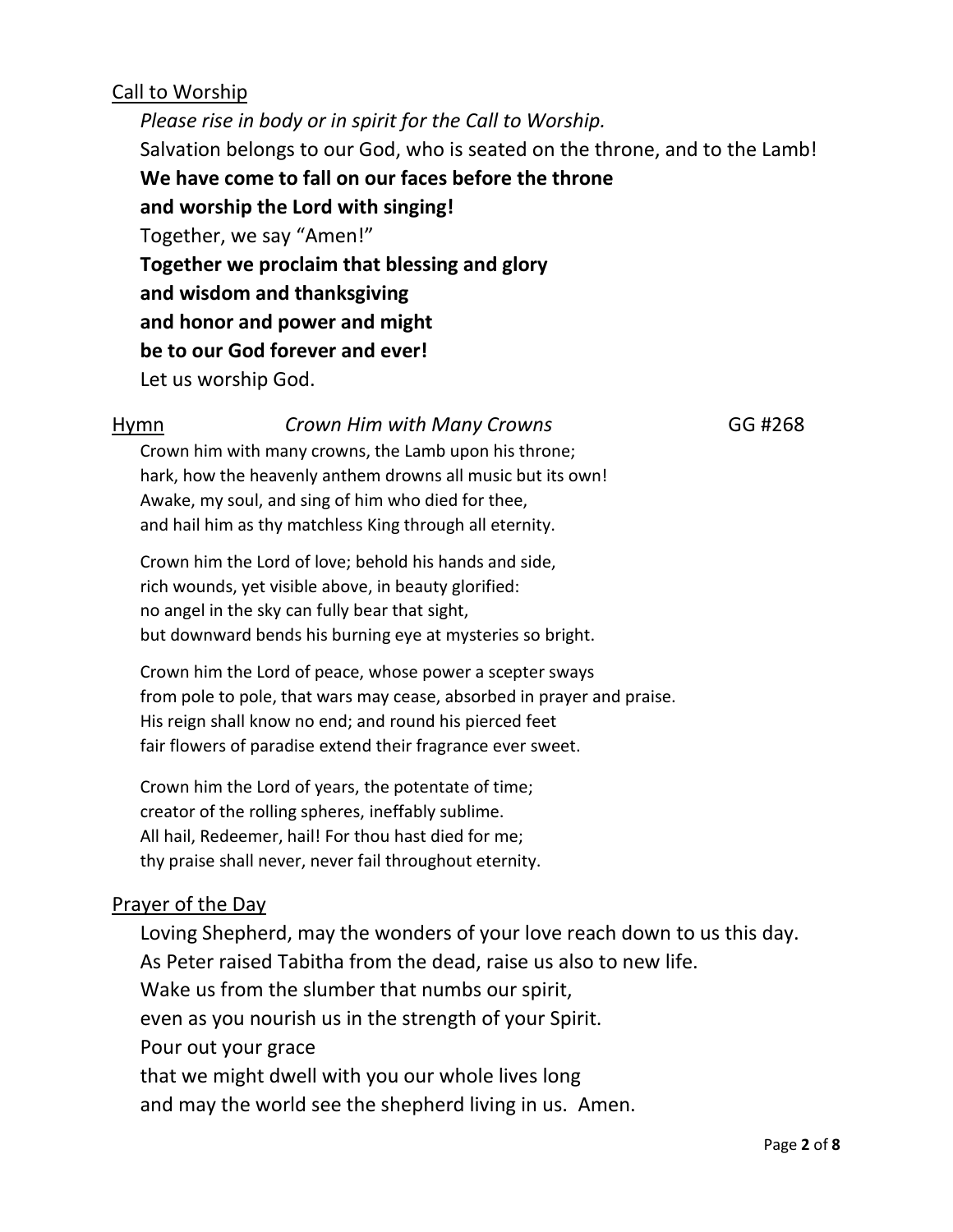# Call to Confession

Even if we walk in the darkest of valleys, we have nothing to fear, for God is with us. Let us stand before the throne of the lamb with confidence, trusting in God's desire to redeem and restore us.

### Prayer of Confession

**Holy God, we confess that we have strayed from your paths of right relationship and peace, and we have dishonored you, ourselves, and your creation; we repent of these hurtful ways. Have mercy on us and heal us. Send our risen Lord among us again to repair relationships and restore humanity. Forgive us we pray, as we learn to forgive others, and guide us in the way of peace.**



*A moment of silent prayer.*

### Declaration of Forgiveness

We are an Easter people, forgiven and freed, ready to sing God's glory and testify to God's grace. Jesus says, I give you eternal life. You will never perish. No one can cast you out of my hand. Believe the good news. **In Jesus Christ, we are forgiven, healed, and made whole! Thanks be to God!**

# Act of Praise *The Day of Resurrection!*, v. 1 GG #233

The day of resurrection! Earth, tell it out abroad, the Passover of gladness, the Passover of God. From death to life eternal, from sin's dominion free, our Christ has brought us over with hymns of victory.

# Passing the Peace of Christ

The peace of our Lord be with you all. / **And also with you.**

### Anthem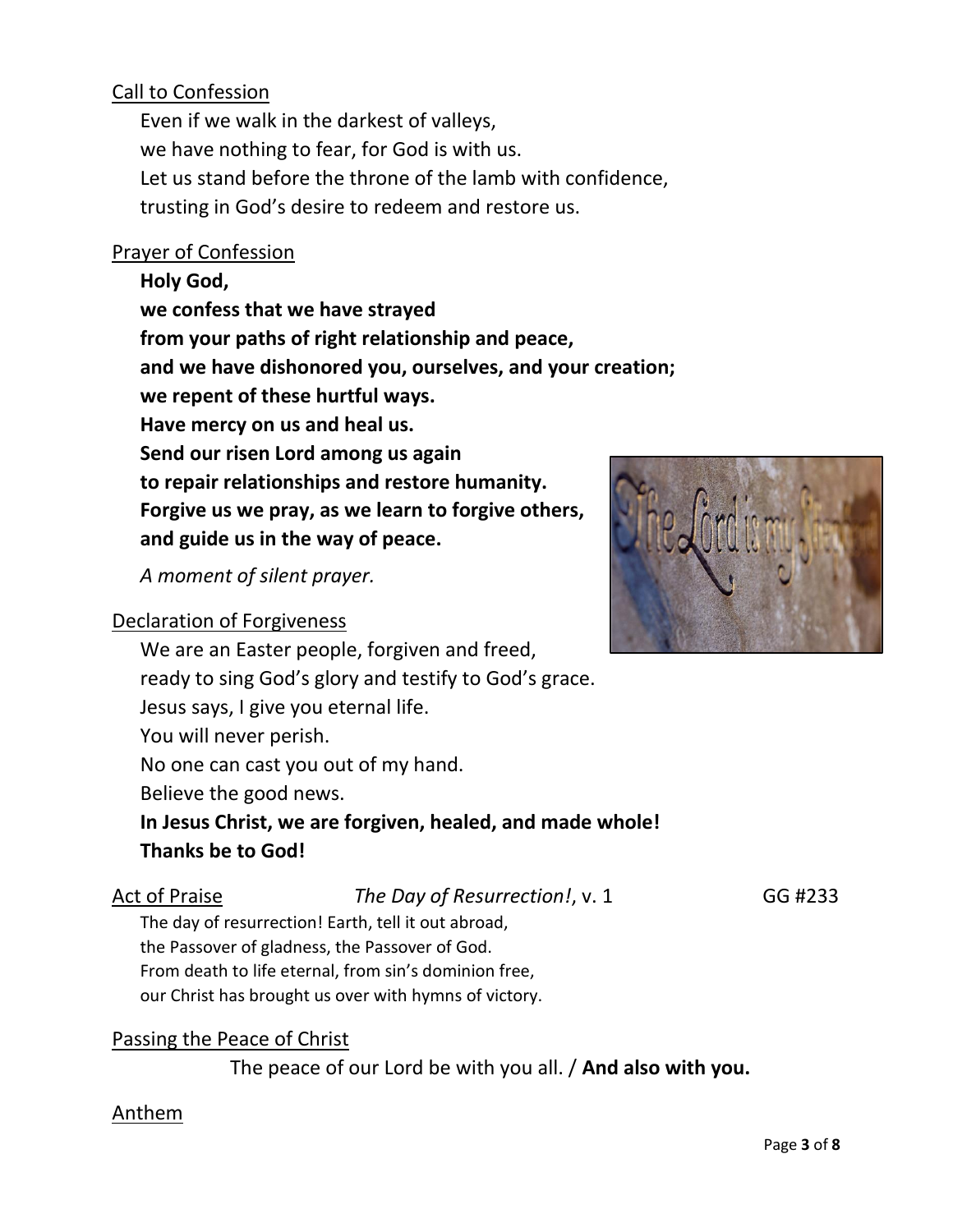# Prayer for Illumination

God our helper,

guide us into and through your word,

that we might be shaped by your Spirit's message to us today

and transformed for service in your world. Amen.

# A Reading from the Psalms *Psalm 23* (NRSV)

- The Lord is my shepherd, I shall not want.
- 2 He makes me lie down in green pastures;
- he leads me beside still waters;

<sup>3</sup> he restores my soul.

He leads me in right paths

for his name's sake.

 $4$  Even though I walk through the darkest valley,

I fear no evil;

for you are with me;

your rod and your staff—

they comfort me.

<sup>5</sup> You prepare a table before me

in the presence of my enemies;

you anoint my head with oil;

my cup overflows.

<sup>6</sup> Surely goodness and mercy shall follow me all the days of my life,

and I shall dwell in the house of the Lord my whole life long.

# New Testament Reading *Acts 9:36-43* (NRSV)

Now in Joppa there was a disciple whose name was Tabitha, which in Greek is Dorcas. She was devoted to good works and acts of charity.  $37$  At that time she became ill and died. When they had washed her, they laid her in a room upstairs. <sup>38</sup> Since Lydda was near Joppa, the disciples, who heard that Peter was there, sent two men to him with the request, "Please come to us without delay." <sup>39</sup> So Peter got up and went with them; and when he arrived, they took him to the room upstairs. All the widows stood beside him, weeping and showing tunics and other clothing that Dorcas had made while she was with them. <sup>40</sup> Peter put all of them outside, and then he knelt down and prayed. He turned to the body and said, "Tabitha, get up." Then she opened her eyes, and seeing Peter, she sat up.  $41$  He gave her his hand and helped her up. Then calling the saints and widows, he showed her to be alive. <sup>42</sup> This became known throughout Joppa, and many believed in the Lord. <sup>43</sup> Meanwhile he stayed in Joppa for some time with a certain Simon, a tanner.

The Word of the Lord / **Thanks be to God.**

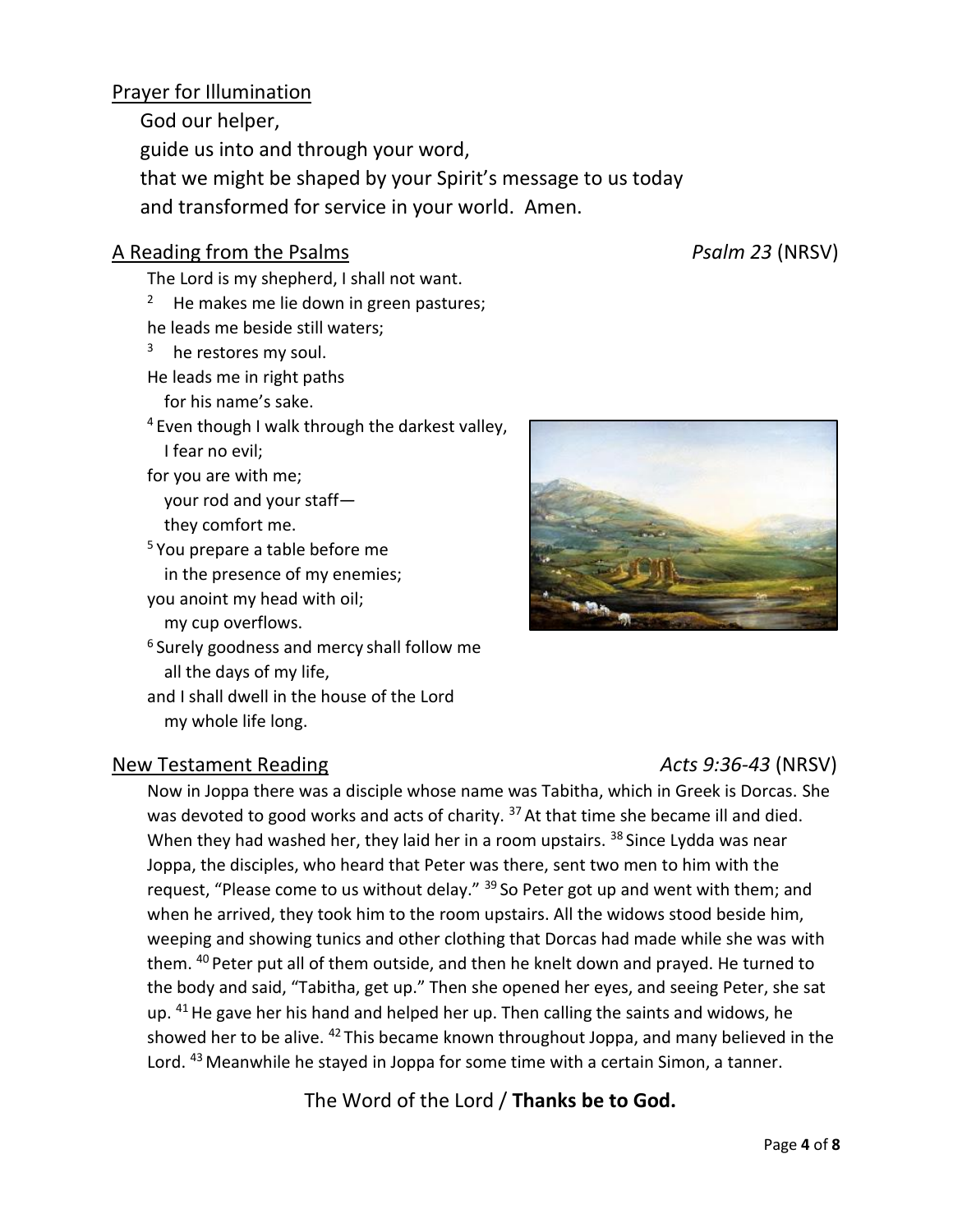Affirmation of Faith **From** *A Brief Statement of Faith* from *A Brief Statement of Faith* 

**We trust in Jesus Christ, fully human, fully God. Jesus proclaimed the reign of God: preaching good news to the poor and release to the captives, teaching by word and deed and blessing the children, healing the sick and binding up the brokenhearted, eating with outcasts, forgiving sinners, and calling all to repent and believe the gospel. Unjustly condemned for blasphemy and sedition, Jesus was crucified, suffering the depths of human pain and giving his life for the sins of the world. God raised this Jesus from the dead, vindicating his sinless life, breaking the power of sin and evil, delivering us from death to life eternal.** 

| Hymn | Savior, like a Shepherd Lead Us                                   | GG #187 |
|------|-------------------------------------------------------------------|---------|
|      | Savior, like a shepherd lead us; much we need your tender care.   |         |
|      | In your pleasant pastures feed us; for our use your fold prepare. |         |
|      | Blessed Jesus, blessed Jesus, you have bought us: we are yours.   |         |
|      | Blessed Jesus, blessed Jesus, you have bought us: we are yours.   |         |

We are yours: in love befriend us; be the guardian of our way. Keep your flock: from sin defend us; seek us when we go astray. Blessed Jesus, blessed Jesus, hear your children when we pray. Blessed Jesus, blessed Jesus, hear your children when we pray.

You have promised to receive us, poor and sinful though we be; You have mercy to relieve us, grace to cleanse, and power to free. Blessed Jesus, blessed Jesus, early let us turn to you. Blessed Jesus, blessed Jesus, early let us turn to you.

Early let us seek your favor; early let us do your will. Blessed Lord and only Savior, with your love our spirits fill. Blessed Jesus, blessed Jesus, you have loved us; love us still. Blessed Jesus, blessed Jesus, you have loved us, love us still.

### Prayers of the People and Lord's Prayer

Holy and Gracious God,

we give you thanks and praise for your ever-present love and for the gift of your son, the Lamb, who shepherds us. We need your guidance and protection. We need your light.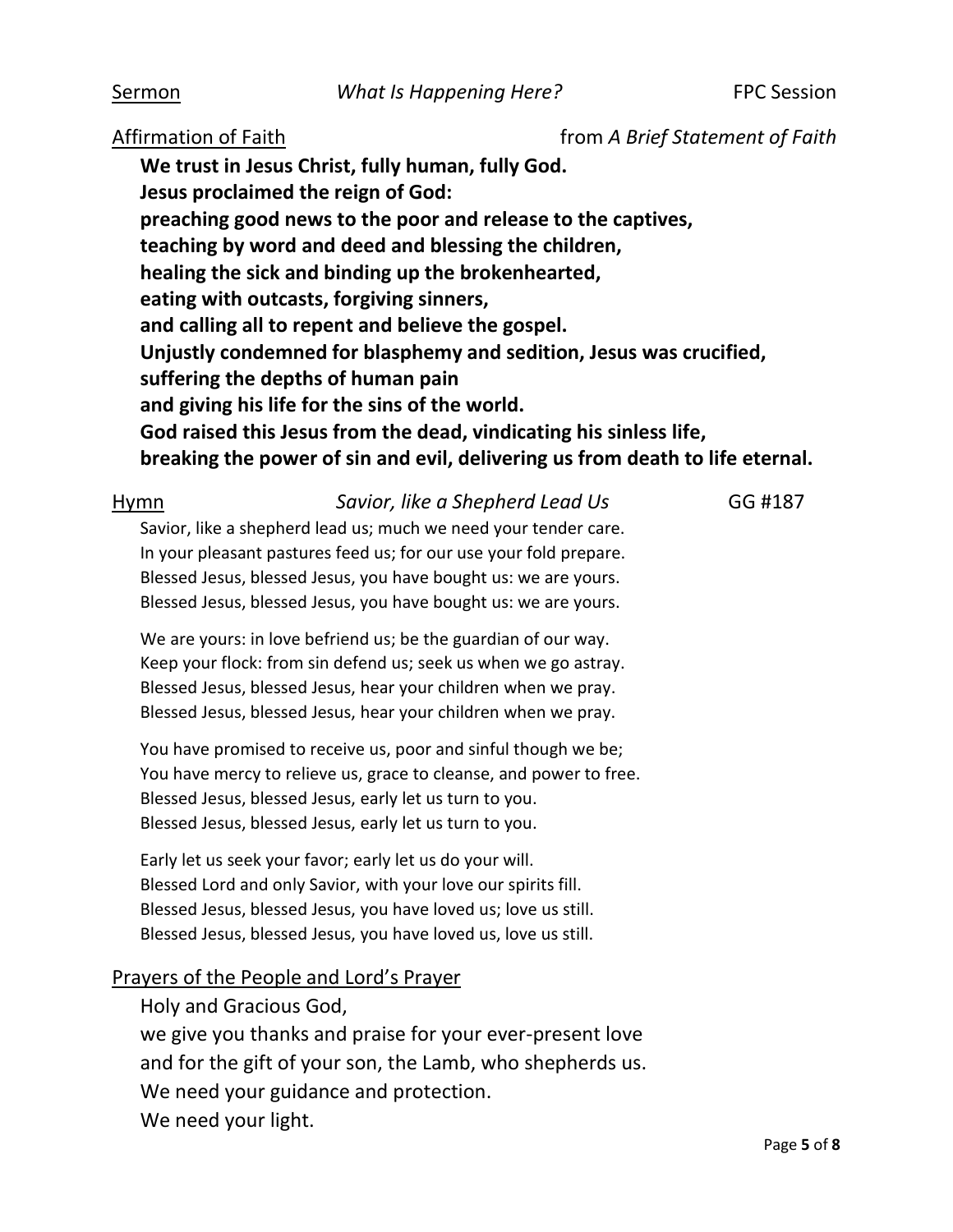May we hear his voice leading us to life abundant through you.

Speak to us today that we might follow you.

… Speak to those who mourn loss and change … speak words of assurance so that they might hear your voice and follow you to hope.

… Speak to those who argue and fight … speak words of reconciliation so that they might hear your voice and follow you to peace.



… Speak to those who fear people unlike them … speak words of compassion so that they might hear your voice and follow you to love.

… Speak to those who hunger and thirst … speak words of abundance so that they might hear your voice and follow you to contentment.

… Speak to those who suffer with sickness, need, or danger ... speak words of your comforting presence that they might follow you to healing.

… Speak to mothers around the world today, for the countless ways mothers and mother-figures nurture, educate and inspire … speak words of gratitude that they might hear your voice and follow you to blessing.

Risen Lord, speak up and speak out in ways that we can hear and understand. Help us listen and know your voice and follow you.

As the Body of Christ, hear us now as we pray as Christ taught us,

# **"Our Father, who art in heaven …**

# Invitation to the Offering

God of all, you give us all that we need and more. You charged Peter to feed your sheep. May the gifts we give "Feed your sheep". Let us present our tithes and offerings to God.

### **Offertory**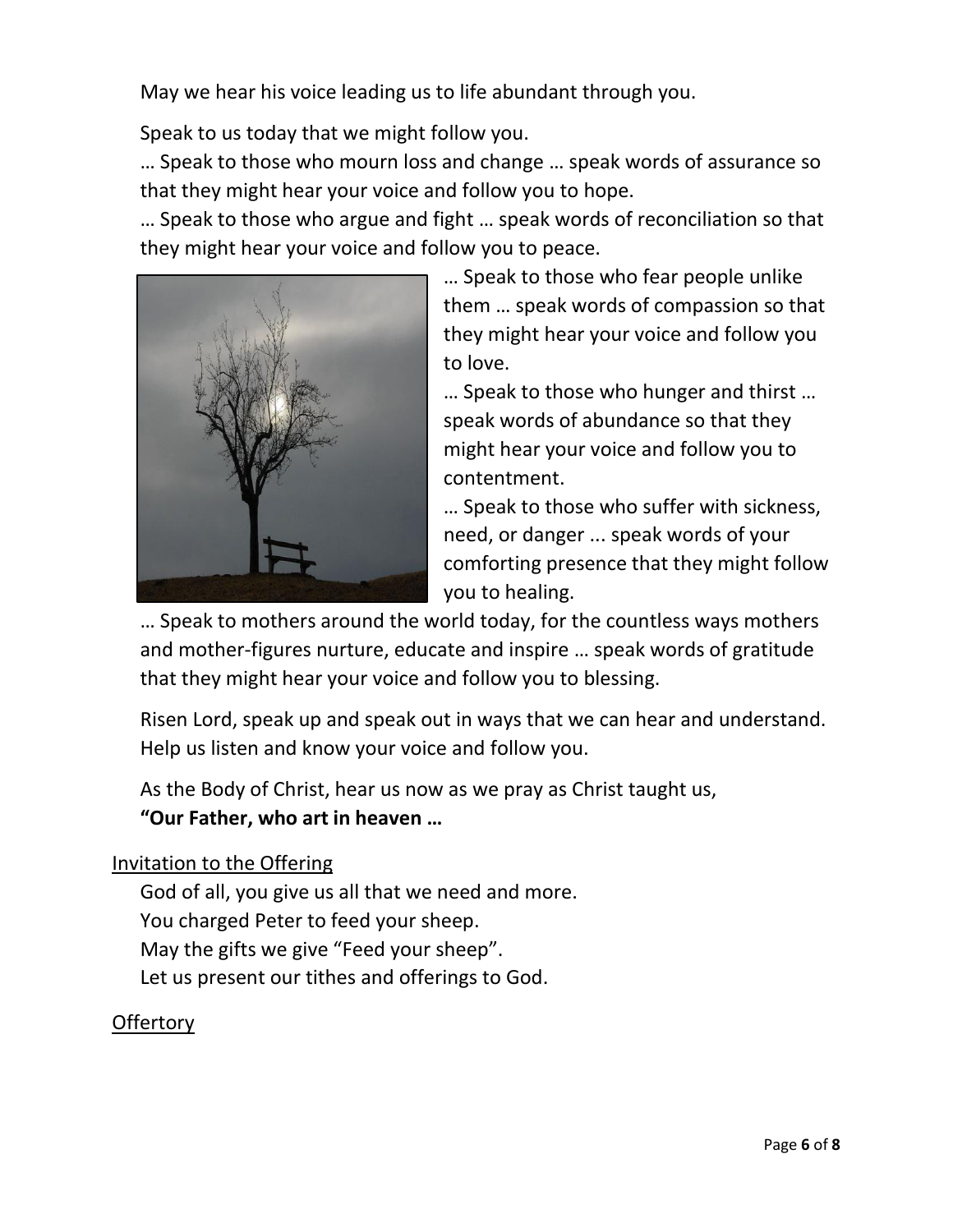### Hymn of Thanksgiving *The Day of Resurrection!*, v. 3 GG #233

Now let the heavens be joyful; let earth its song begin; the round world keep high triumph and all that is therein. Let all things seen and unseen their notes of gladness blend, for Christ the Lord has risen, our joy that has no end.

### Prayer of Dedication

Risen Savior, responding to your love and grace, we offer our gifts of time, talent and service. May our offerings feed the hungry, cloth the poor, quench the thirsty, and shelter the vulnerable. Amen.

### Hymn *Will You Come and Follow Me (The Summons)*, vv. 1-4 GG #726

"Will you come and follow me if I but call your name? Will you go where you don't know and never be the same? Will you let my love be shown; will you let my name be known; will you let my life be grown in you and you in me?"

"Will you leave yourself behind if I but call your name? Will you care for cruel and kind and never be the same? Will you risk the hostile stare should your life attract or scare? Will you let me answer prayer in you and you in me?"

"Will you let the blinded see if I but call your name? Will you set the prisoners free and never be the same? Will you kiss the leper clean, and do such as this unseen, and admit to what I mean in you and you in me? "

"Will you love the 'you' you hide if I but call your name? Will you quell the fear inside and never be the same? Will you use the faith you've found to reshape the world around, through my sight and touch and sound in you and you in me?"

### The Life of the Church

### Charge and Benediction

Christ is risen! Christ is risen, indeed! Live into the hope of Christ's resurrection! Honor the God who calls you to new life! May the grace, hope, peace and love of God our Creator, Redeemer and Sustainer be with you now and always. Amen.